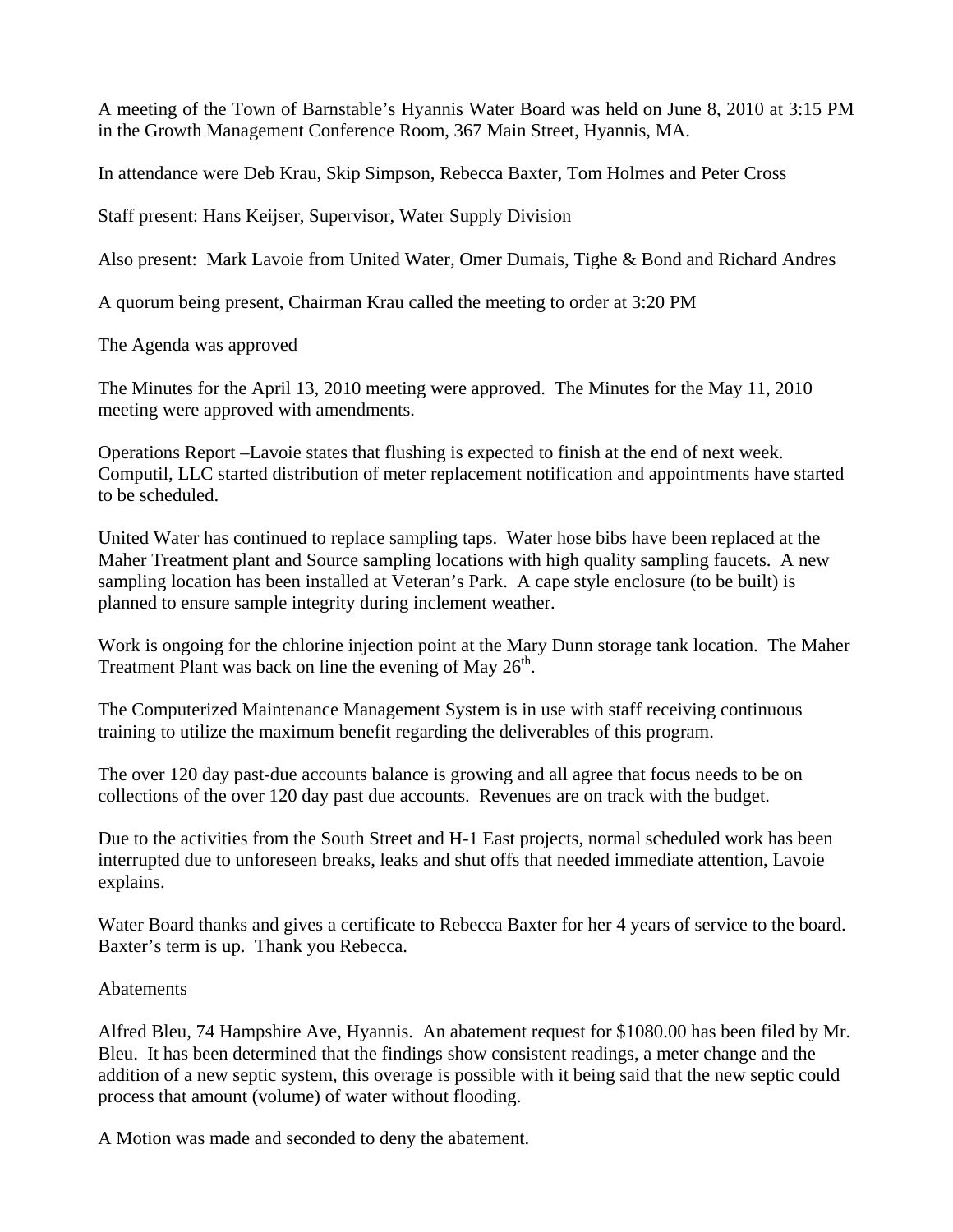## **VOTE: Unanimous. The abatement is denied.**

Cost of System Service –Monthly accounts cross referencing will be done at the end of June.

Policy Adoptions -The "Gross Square Footage" per property will be posted on the Property Values website. The Water Supply Division will post the third measure definition of "Gross Square Footage" on the Town of Barnstable, Water Supply Division website. The third measure definition is as stated: The third measure is gross area and that includes anything that is a ground footprint, upper floor of any type, third floor, attic, etc. It will count anything that has a drawn shape and will include the total area in square feet of that area. Example: A 36'X26' Cape Cod house (1  $1/2$  story  $\&$  basement) with a 10' X10' wood deck  $\&$  24'X24' attached garage will show-

> $36 \times 26 = 936 \text{ s.f.}$  first floor  $1/2$  x 36 x 26 = 468 s.f. second floor, half story  $36 \times 26 = 936 \text{ s.f.}$  basement  $10 \times 10 = 100$  s.f. wood deck  $24 \times 24 = 576 \text{ s.f.}$  garage

Gross Area  $= 3,016$  s.f.; living area  $= 1,404$  s.f., effective area  $=$  varies by year with changes to cost structure.

Policy for properties where landlords pay tax for property but tenants pay water bill (sq. footage issues). – Proposal to allocate square footage to the tenants

A Motion was made and seconded to adopt the Gross Square Footage measure definition of "Gross Area".

## **VOTE: Unanimous. The definition is accepted.**

A Motion was made and seconded to accept the allocation proposal.

### **VOTE: Unanimous. The allocation proposal is accepted.**

Tank Siting Study – Omer Dumais from Tighe & Bond presented the board with an information package. Dumais explained that the maps in this package were redone to include site #18. Dumais presents the 3 page "Benefits to Cost Ration & Opinion of Probable Cost Summary". Krau requests and board agrees to the following changes to the summary: Site #16 to be removed (page 2 of summary), an intermediate step explaining (short description) the positive's and negative's of each material and each tank type, pictures of tanks/towers to be added to map #5, land acquisition costs need to be added, notation of "contact" time of different tanks and how they affect the groundwater rule, which sites could stimulate discussions with the FAA, request appropriate %'s from Finance Dept. on #'s 1 & 2 (page 3 of summary), modification of O&M figures for pipe loops, notation of the sites that (1-need land, 2-note assessed value of land, 3-note town owned land), noting the word "annual" within the "Operational & Maintenance" box (in Cost Parameter column of grid on page 1), more information needs to be disclosed in regards to the differences between "bolt" vs. "concrete" tanks. The next steps would be to compose a schematic of what the tank will look like, in the proposed neighborhood.